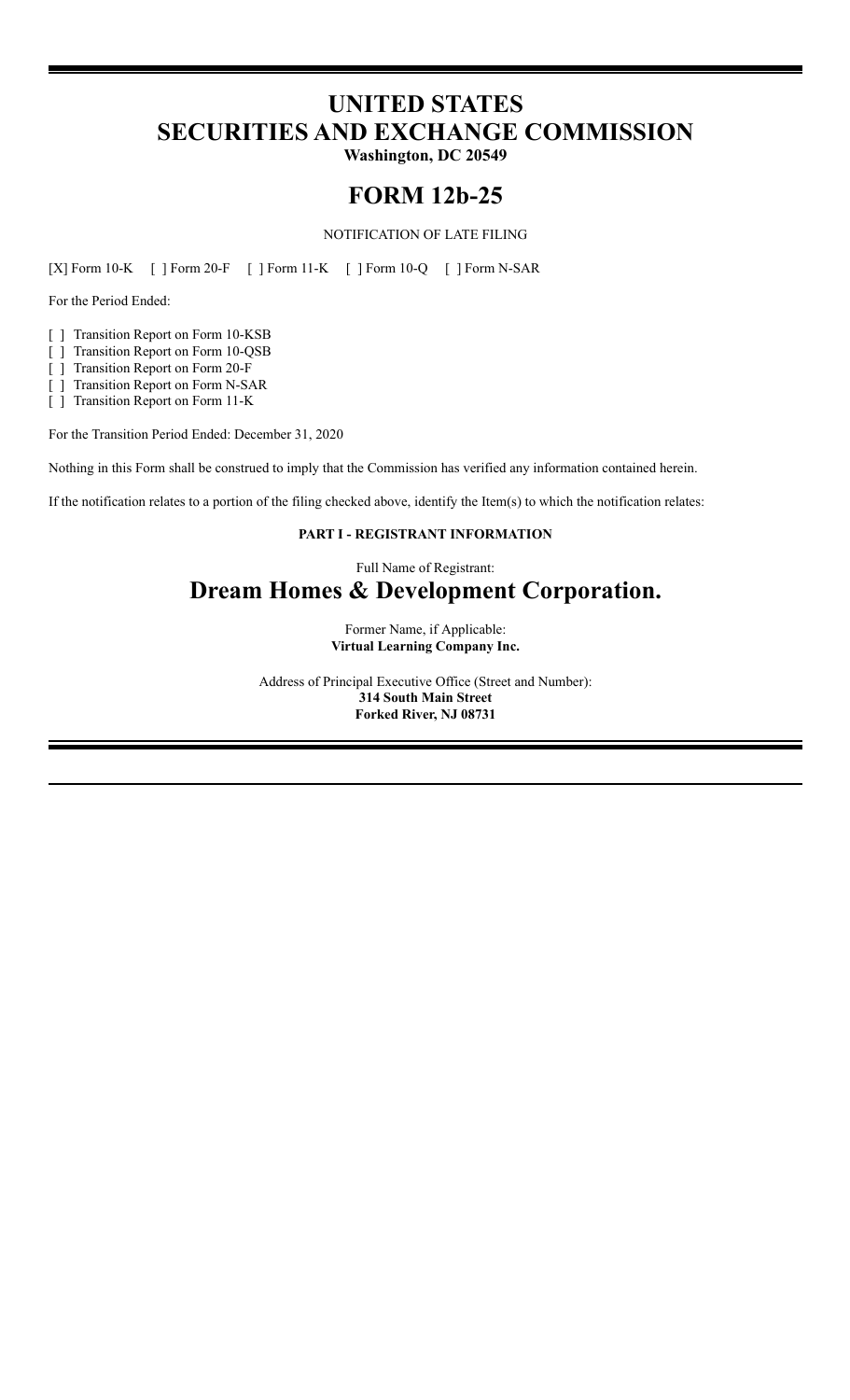#### **PART II - RULES 12b-25 (b) AND (c)**

If the subject report could not be filed without reasonable effort or expense and the registrant seeks relief pursuant to Rule 12b-25(b), the following should be completed. (Check box if appropriate)

[ ] (a) The reasons described in reasonable detail in Part III of this form could not be eliminated without unreasonable effort or expense;

[X] (b) The subject annual report or semi-annual report, transition report on Form 10-K, Form 20-F, 11-K or Form N-SAR, or portion thereof will be filed on or before the fifteenth calendar day following the prescribed due date; or the subject Quarterly report or transition report on Form 10-QSB, or portion thereof, will be filed on or before the fifth calendar day following the prescribed due date; and

[ ] (c) The accountant's statement or other exhibit required by Rule 12b-25(c) has been attached if applicable)

#### **PART III - NARRATIVE**

The Registrant is in the process of compiling information for the quarter ending December 31, 2020 for the Form 10-K, all of which information has not yet been received.

#### **PART IV - OTHER INFORMATION**

(1) Name and telephone number of person to contact in regard to this notification:

Chris Dieterich, Esq.: (310) 312-6888.

(2) Have all or other periodic report required under section 13 or 15(d) of the Securities Exchange Act of 1934 or section 30 of the Investment Company act of 1940 during the preceding 12 months or for such shorter period that the registrant was required to file such report(s) been filed? If the answer is no, identify report(s).

[X] Yes [ ] No

(3) Is it anticipated that any significant change in results of operations from the corresponding period for the last fiscal year will be reflected by the earnings statements to be included in the subject report or portion thereof?

[ ] Yes [X] No